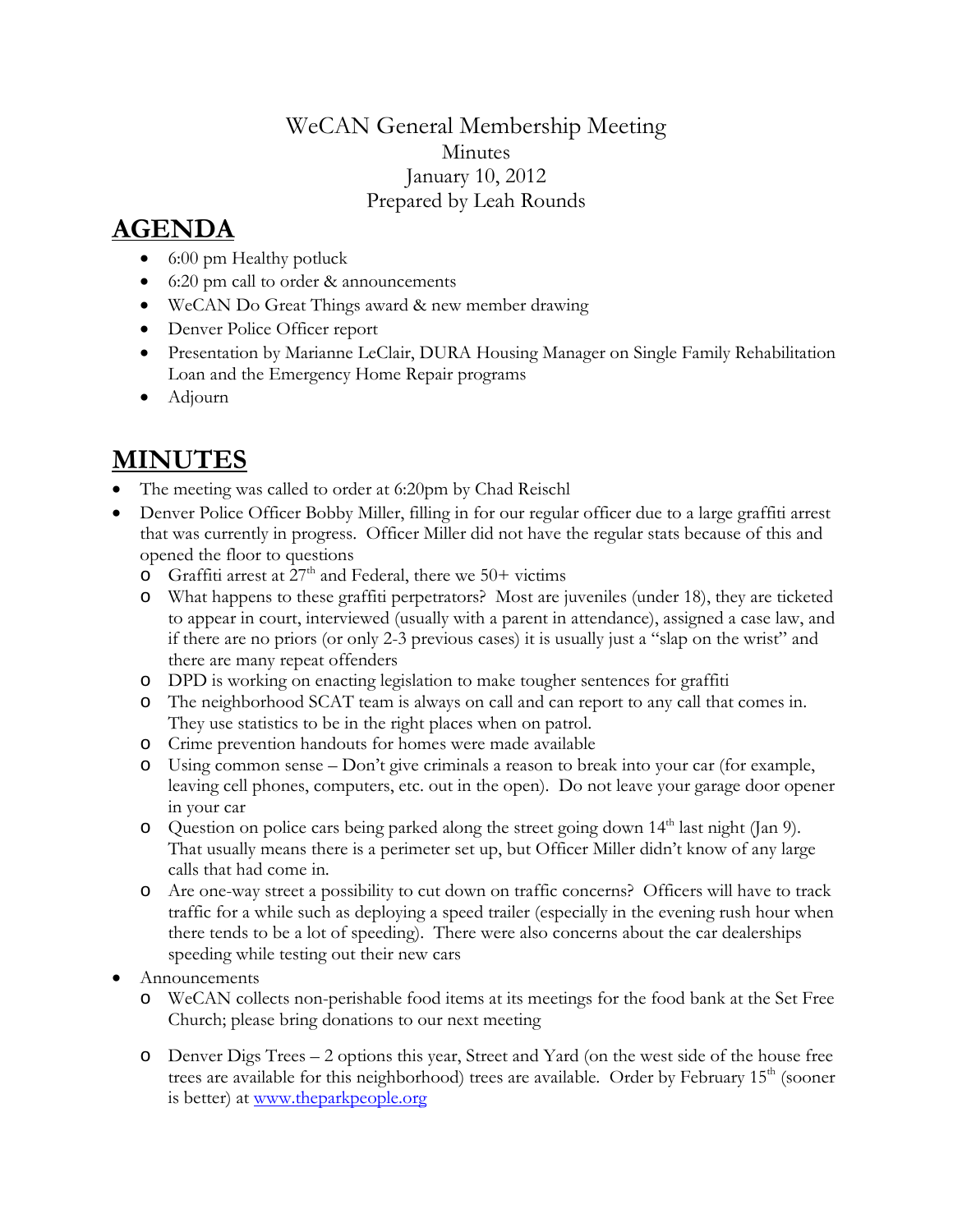- o Handout with information and facts on the precinct caucus was made available
- o Land use committee meeting: Wed Jan 11, 6:00pm, 1400 Osceola St.
- o WeCAN happy hour Friday January 27, 6:30pm: Jasmine Asian Grill, 1935 Federal Blvd, Denver, CO 80204 – Call Chad is interested 720-297-4481
- o Recycle metal to support WeCAN. Call Bill Baker, 303-946-8230 or email bigbuddy2@comcast.net
- o The next WeCAN Board meeting is January 18, 6:00pm, downstairs at 1400 Quitman. All are welcome to join us.
- o Next month's WeCAN General Membership meeting is February 14, 2012.
- WeCAN Do Great Things award no nominations this month, please contact a WeCAN board member if you have anyone to nominate
- Drawing for new member gift certificate donated by Lake Steam Baths
- Presentation from Marianne LeClair from DURA (Denver Urban Renewal Authority) on 2 programs
	- o Emergency Home Repair program Taking care of big problems that would otherwise force people to move out of their homes. Helps cover costs of things like roof repair, plumbing, heating, sewer lines, electrical issues, etc. Help is based on income, the maximum income in 50% of the HUD medium income (a flier was available to show and explain the HUD income requirements). Property is inspected, contractor bids are taken, the program finds a licensed contractor, and the contractor is paid after the job is complete. DURA helps home owners through the process
	- o Single Family Rehabilitation Loan program For fix-up projects around the house. Program will loan up to \$24,999 for those who qualify up to 80% of the HUD medium income. If you are below the 50% requirement, it is a deferred loan that will be paid back when the homeowner sells or moves out. 50-80% there is a payback program, monthly payments on a loan with low interest rates. Above 80%, DURA can help with a bank loan.
	- o DURA has been around for 40 years, but outreach has been difficult. It is the hope that word can spread about DURA programs, and more people are made aware of these rehabilitation programs that are out there. For example, if you get a letter from Waste Water (sewer) that says you must fix a broken line by a certain date, DURA has options to help
	- o Opened the floor to questions Time frame? Once the paperwork is submitted (underwriting/loan) it is about a 2-month process. Senior and basement apartments? As long as they fit the HUD income parameters with any income rental included.
	- o To get in touch with an underwriter for these programs call 303-534-3872 or more information on the programs can be found at www.denvergov.org/dura
	- Dan Pabon presented some information, he is the state representative for district 1
		- o The Colorado general assembly opens tomorrow (January 11, 2012) at 9:00am and will meet every day from January to mid-May and the public is encouraged to come and watch
		- o District lines have been approved Dan's have extended to include Westwood (South Alameda) and to the East to Sun Valley and Potter Highlands